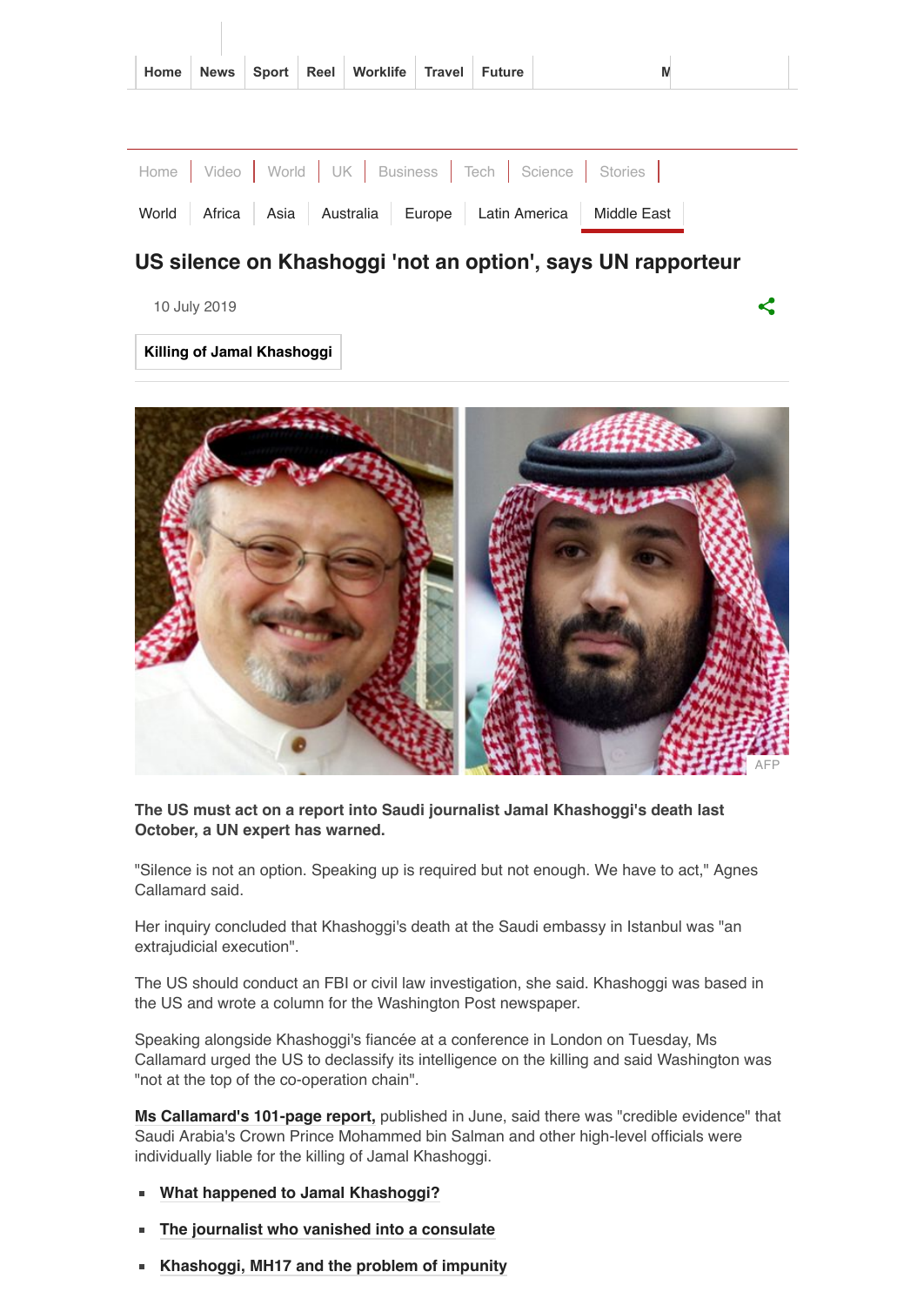Saudi agents killed the journalist inside the Saudi consulate in Istanbul but authorities insist they were not acting on Prince Mohammed's orders.

Ms Callamard is not a representative for the UN but reports her findings to it. She has called on UN Secretary General António Guterres to instigate an international criminal investigation into the case, but he said only a member state has authority to do so.

She said the West was facing a "democratic deficit" in not responding to a public outcry about the killing.

Hatice Cengiz, Khashoggi's Turkish fiancée, called on European countries to "take this report more seriously".

"It's too dangerous to behave as if nothing has happened," she said.

### How did Jamal Khashoggi die?

The 59-year-old journalist, a US-based columnist for the Washington Post and prominent critic of Prince Mohammed, was last seen entering the Saudi consulate on 2 October to obtain papers he needed to marry Ms Cengiz.

Ms Callamard, the UN's special rapporteur on extrajudicial, summary or arbitrary executions, said Khashoggi was "brutally slain" inside the consulate that day.

Saudi Arabia's deputy public prosecutor Shalaan Shalaan told reporters in November that the murder was ordered by the head of a "negotiations team" sent to Istanbul by the Saudi deputy intelligence chief to bring Khashoggi back to the kingdom "by means of persuasion" or, if that failed, "by force".

Investigators concluded that Khashoggi was forcibly restrained after a struggle and injected with a large amount of a drug, resulting in an overdose that led to his death, Mr Shalaan said. His body was then dismembered and handed over to a local "collaborator" outside the consulate, he added.

Five individuals had confessed to the murder, Mr Shalaan asserted, adding: "[The crown prince] did not have any knowledge about it."

### What does the report say?

Ms Callamard was tasked by the UN human right's office with establishing "the nature and extent of states' and individuals' responsibilities for the killing".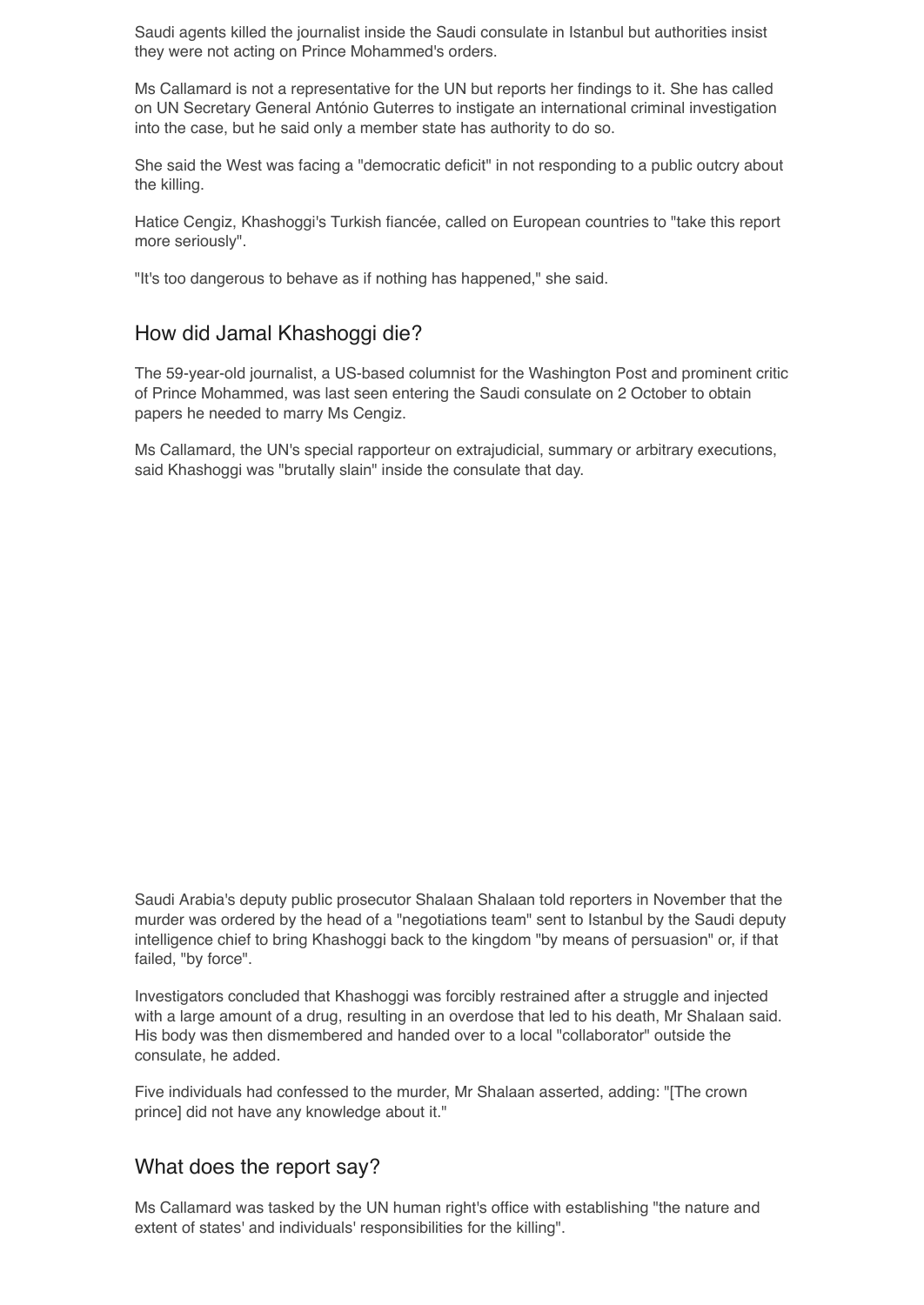Saudi officials insisted that Khashoggi's death was the result of a "rogue" operation, but **the [special rapporteur's report concludes that it was "an extrajudicial killing for which the](https://www.ohchr.org/EN/HRBodies/HRC/RegularSessions/Session41/Documents/A_HRC_41_CRP.1.docx) state of the Kingdom of Saudi Arabia is responsible"**.

"From the perspective of international human rights law, state responsibility is not a question of, for example, which of the state officials ordered Mr Khashoggi's death; whether one or more ordered a kidnapping that was botched and then became an accidental killing; or whether the officers acted on their own initiative or *ultra vires* [beyond their authority]," the report notes.

Ms Callamard also determined that there was "credible evidence, warranting further investigation of high-level Saudi officials' individual liability, including the crown prince's".

#### **[Trump rejects Khashoggi Congress deadline](https://www.bbc.com/news/world-us-canada-47182567)**

#### **[Saudis 'curtailed' Khashoggi probe - UN](https://www.bbc.com/news/world-middle-east-47161037)**

The special rapporteur says the crown prince should be subject to the targeted sanctions already imposed by some UN member states, including the US, against other named individuals allegedly involved in the killing.

The sanctions, focusing on his personal assets abroad, should remain in place "until and unless evidence has been produced that he bears no responsibility for the execution of Mr Khashoggi", the reports says.

**Timeline: Jamal Khashoggi's death hide** 

# **How the story unfolded**

What happened next?

Show all

The trial of the 11 suspects currently taking place in Saudi Arabia should be suspended, according to Ms Callamard, because this was an international crime over which there is universal jurisdiction. That would allow other states, such as Turkey or the United States, to also attempt a prosecution.

The report says the UN Security Council should initiate a follow-up criminal investigation into Khashoggi's murder to build up strong files on each of the alleged perpetrators and identify mechanisms for formal accountability, such as a tribunal.

Related Topics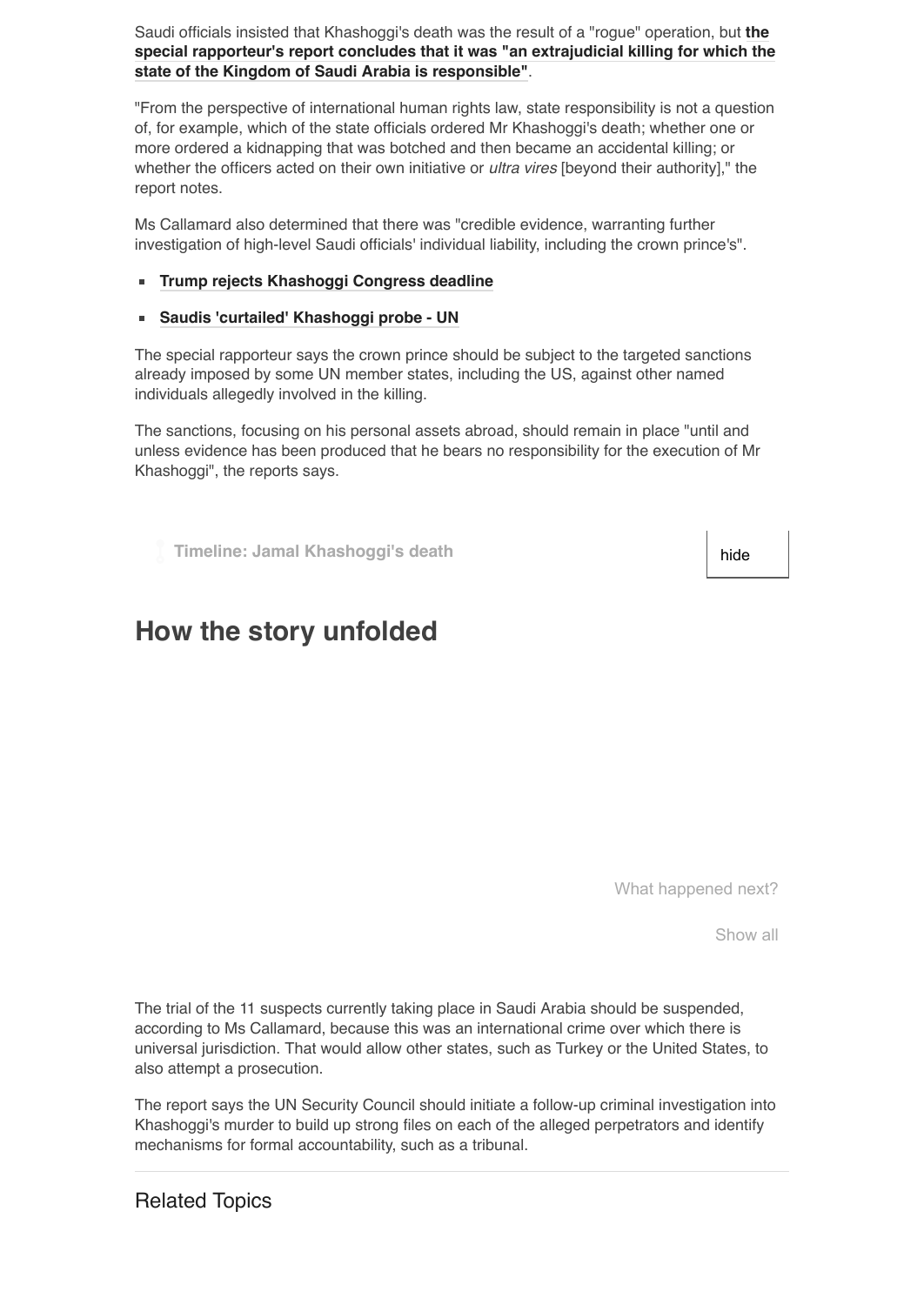| Human rights in Saudi Arabia  | Killing of Jamal Khashoggi | <b>United States</b> |
|-------------------------------|----------------------------|----------------------|
| Salman bin Abdul Aziz Al Saud | Saudi Arabia               |                      |

**Share this story** [About sharing](http://www.bbc.co.uk/help/web/sharing.shtml)

# **More on this story**

**[Judicial inquiry needed after Khashoggi murder - Baroness Kennedy](https://www.bbc.com/news/av/world-47172029/judicial-inquiry-needed-after-khashoggi-murder-baroness-kennedy)** 8 February 2019

**[Jamal Khashoggi murder: Trump refuses Congress demand for report](https://www.bbc.com/news/world-us-canada-47182567)** 9 February 2019

**[Saudi Arabia 'curtailed' Jamal Khashoggi murder probe - UN expert](https://www.bbc.com/news/world-middle-east-47161037)** 7 February 2019

**[Trial in Saudi Arabia 'problematic'](https://www.bbc.com/news/av/world-middle-east-48694439/trial-in-saudi-arabia-problematic)** 19 June 2019

[Middle East](https://www.bbc.com/news/world/middle_east)

#### **'Flagrant war crimes' [committed](https://www.bbc.com/news/world-middle-east-53322857) in Idlib battle**

7 July 2020 | [Middle East](https://www.bbc.com/news/world/middle_east)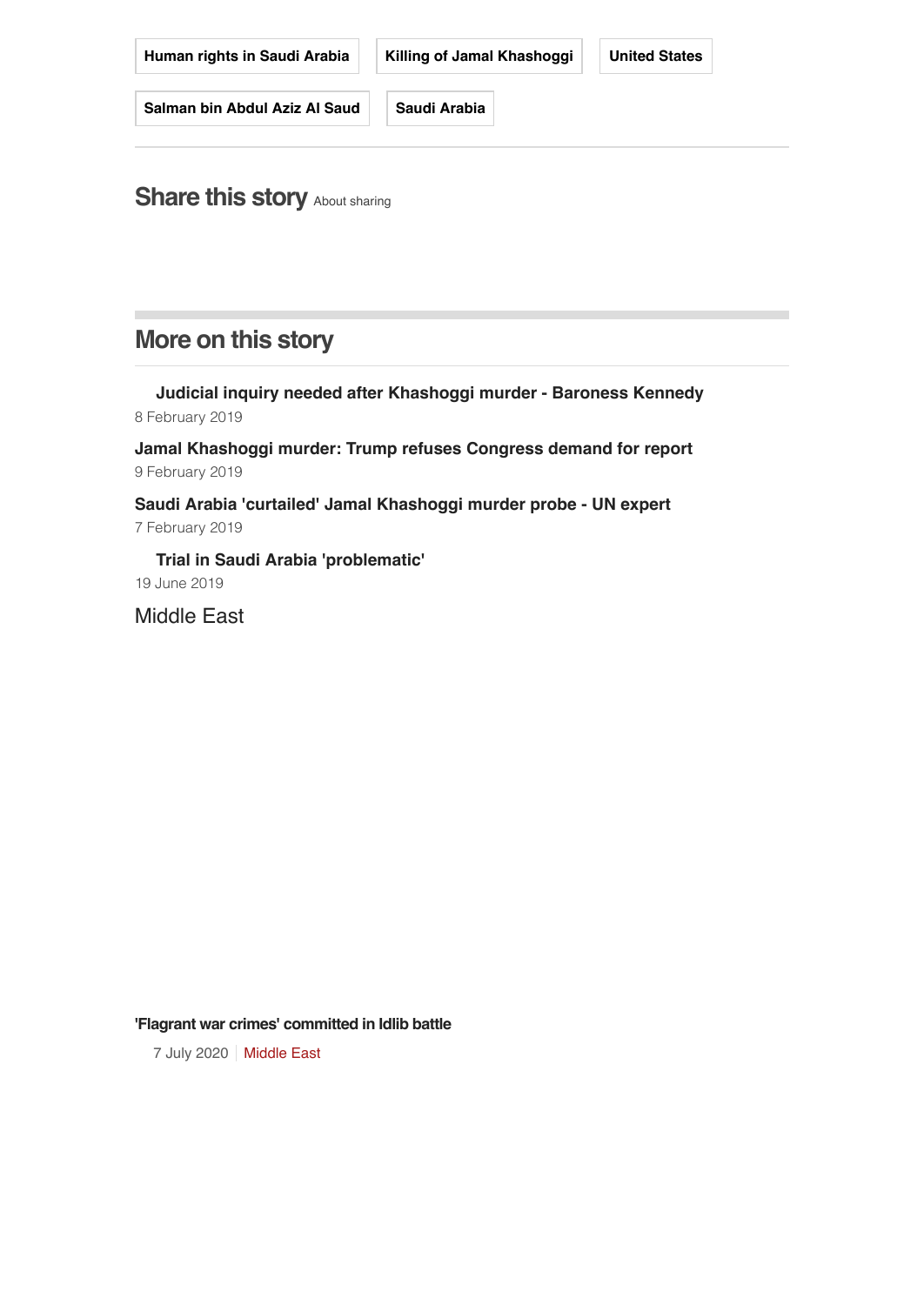**UK to [resume](https://www.bbc.com/news/uk-politics-53324251) Saudi arms sales after Yemen review**

7 July 2020 | [UK Politics](https://www.bbc.com/news/politics)

#### **Leading Iraqi security expert shot dead in [Baghdad](https://www.bbc.com/news/world-middle-east-53318803)**

7 July 2020 | [Middle East](https://www.bbc.com/news/world/middle_east)

## Top Stories

#### **Record 60,000 new coronavirus cases in US**

[Several US states are seeing a surge in new infections, and plans to reopen have been](https://www.bbc.com/news/live/world-53330509) paused or reversed.

9 hours ago

#### **[Protesters storm Serb parliament over Covid curfew](https://www.bbc.com/news/world-europe-53332225)**

44 minutes ago

#### **[World-champion snowboarder Alex Pullin dies](https://www.bbc.com/news/world-australia-53331227)**

2 hours ago

Features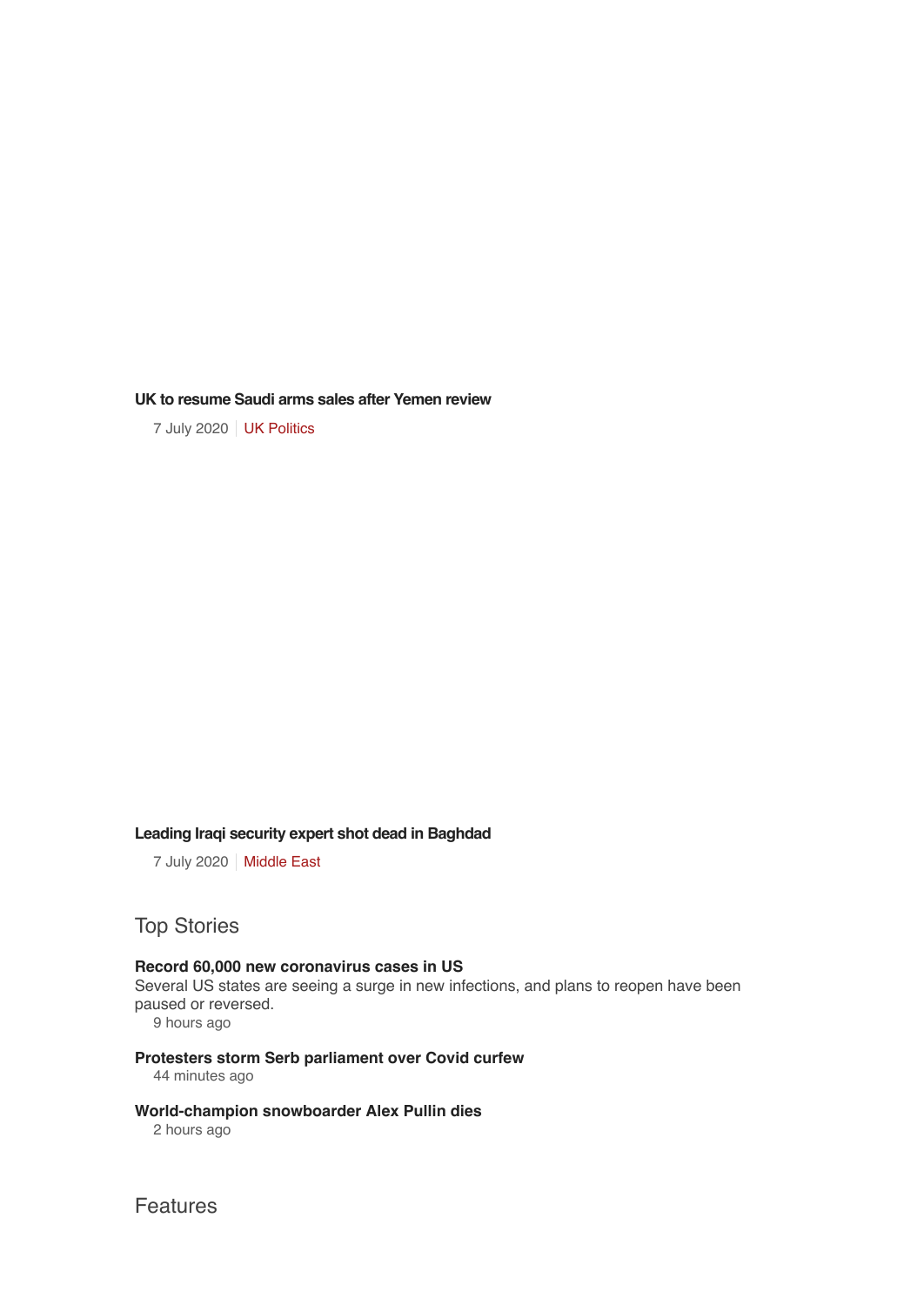

**[What unites young people against Obama and Trump](https://www.bbc.com/news/world-us-canada-53311867)**



**[Can you become immune to coronavirus?](https://www.bbc.com/news/av/53319735/can-you-become-immune-to-coronavirus)**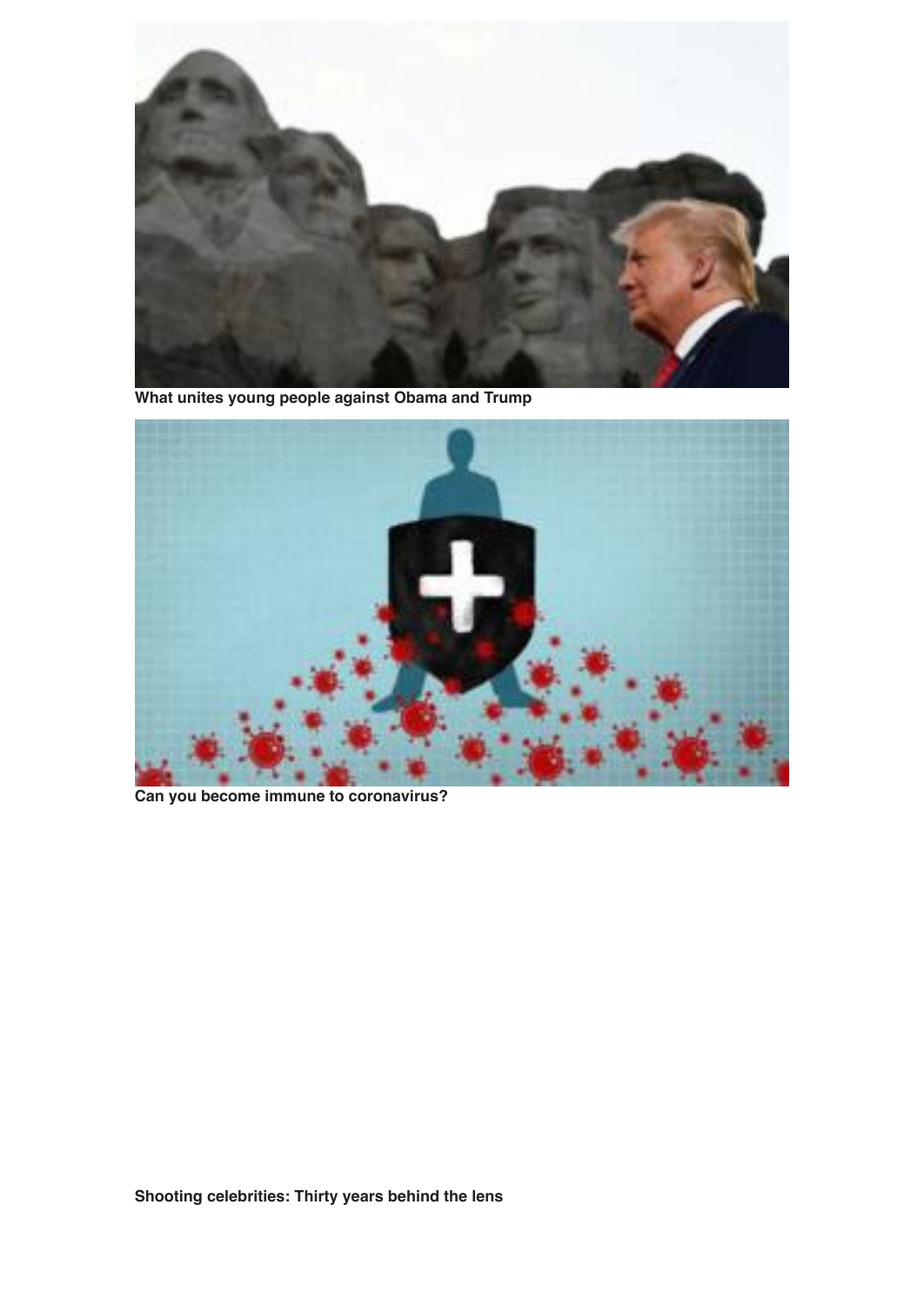**[Five claims in Trump niece's tell-all book](https://www.bbc.com/news/world-us-canada-53328654)**

**[Spain's holiday islands shake off party image](https://www.bbc.com/news/world-europe-53248728)**

**[BBC Travel: Is this the world's smallest country?](https://www.bbc.com/travel/story/20200706-sealand-a-peculiar-nation-off-englands-coast)**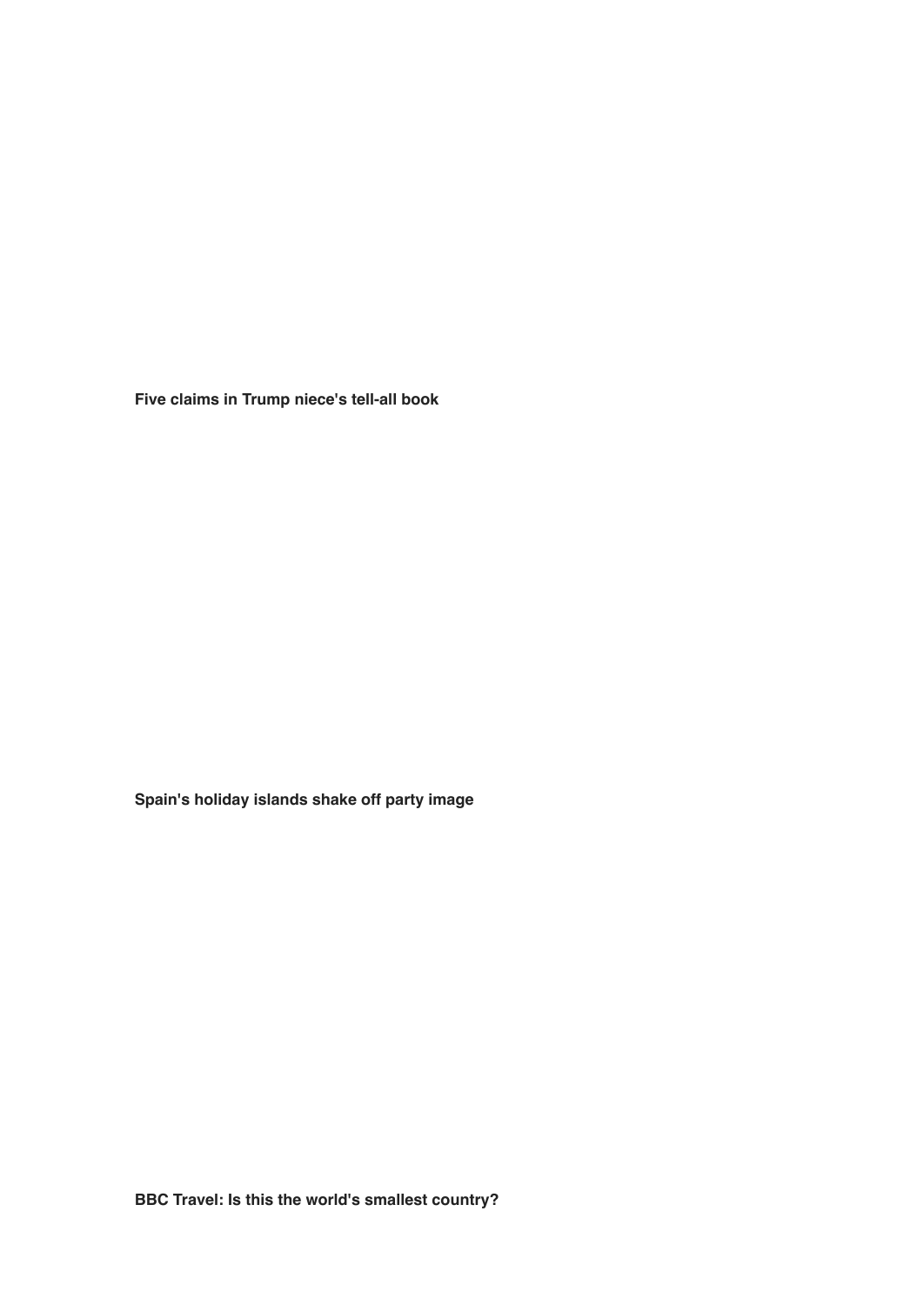**[Flash Nigerian Instagrammers 'caught with \\$40m in cash'](https://www.bbc.com/news/world-africa-53309873)**

**[Anonymous letters providing solace in the pandemic](https://www.bbc.com/news/world-latin-america-53247411)**

**[Inside the turbulent relaunch of Okayplayer](https://www.bbc.com/news/entertainment-arts-53309953)**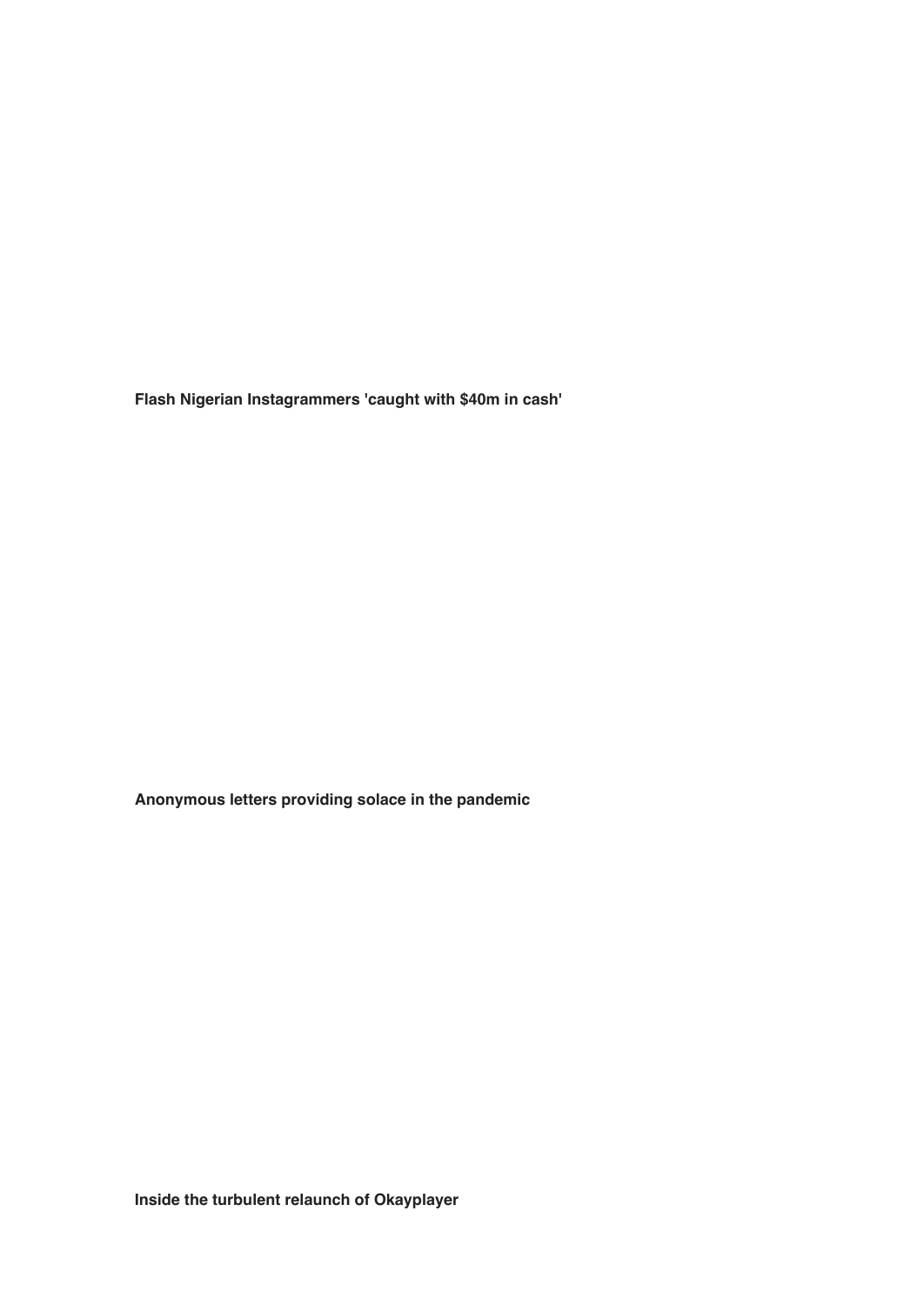## Elsewhere on the BBC

### **[Lyrics](https://www.bbc.co.uk/music/articles/d37a03cb-41e5-43c8-b88d-8e1f59fd9998?intc_type=promo&intc_location=news&intc_campaign=misheardlyrics_quiz&intc_linkname=bbcmusic_rm_low_c3) quiz**

Have you been getting these songs wrong?

### **[Feeling](https://www.bbc.co.uk/bbcthree/article/063dba1d-2ab2-40e3-9837-3d70481ef82c?intc_type=promo&intc_location=news&intc_campaign=whathappenstoyourbodyinheat_article&intc_linkname=bbcthree_yc_low_c3) hot**

What happens to your body in extreme heat?

### Most Read

| Bianca Williams: Met apologises to sprinter over stop-and-<br>search |   |
|----------------------------------------------------------------------|---|
| Alex Pullin: Australian world-champion snowboarder dies              |   |
| Coronavirus: WHO rethinking how Covid-19 spreads in air              | 3 |
| JK Rowling joins 150 public figures warning over free speech         |   |
| How the US caught flashy Nigerian Instagrammers 'with \$40m'         | 5 |
| Five shocking passages in Mary Trump's tell-all book                 | 6 |